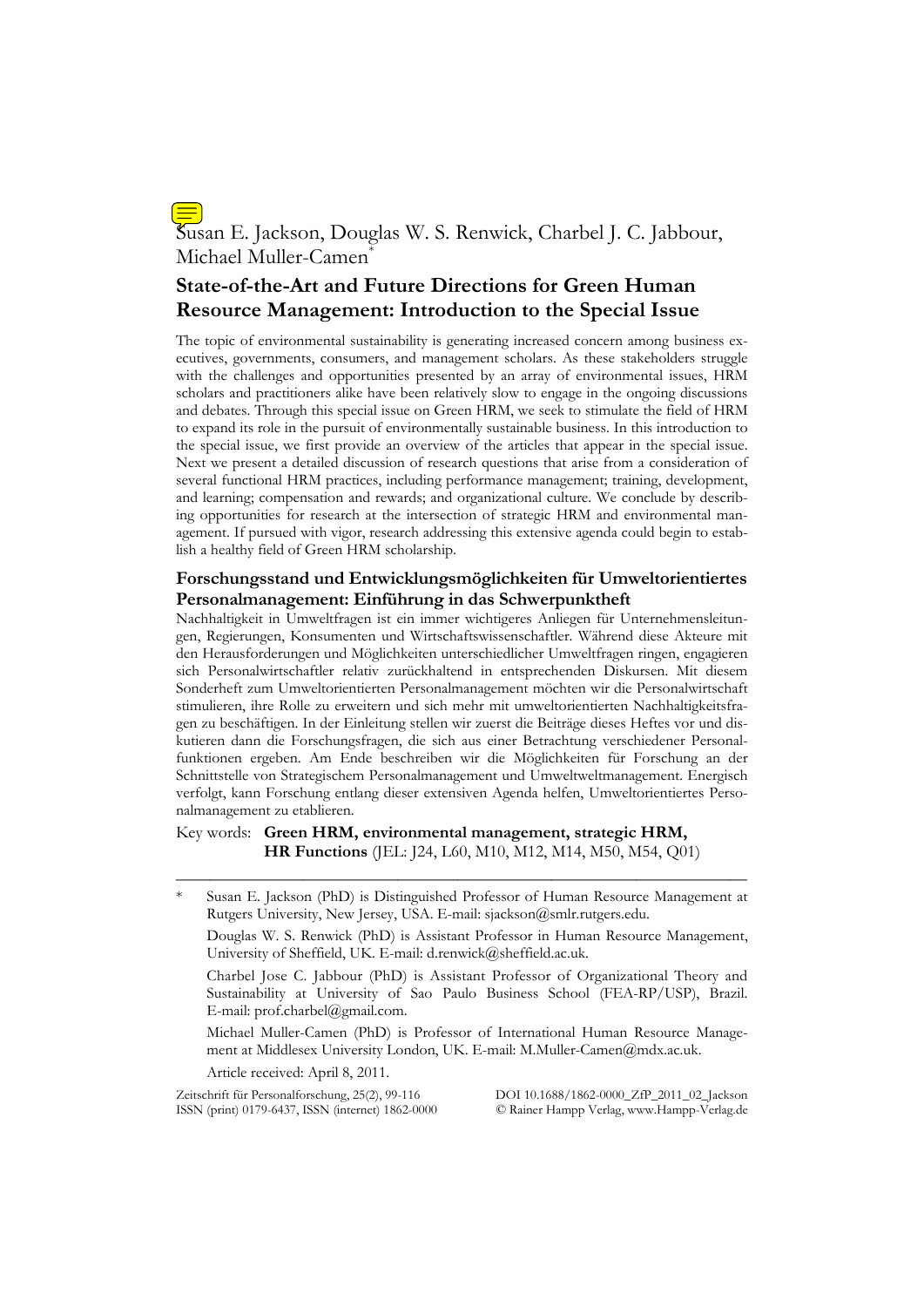In the past two decades, a worldwide consensus has emerged around the need for proactive environmental management (González-Benito & González-Benito, 2006). Gradually, as the damaging effects of industrial pollution and waste became evident, some governments and NGOs promulgated regulations and policies with hopes of slowing and perhaps even reversing the rapid destruction of natural resources and its negative societal consequences (e.g., see Christmann & Taylor, 2002; OECD, Martinez-Fernandez, & Hinojosa, 2010; Shrivastava & Berger, 2010). However, taking the home countries of the four editors as examples, we see many differences in the paths travelled by various countries regarding the major drivers of change, the timing of change and the impact of environmental concerns on business (Wagner, 2009).

In Germany, the anti-nuclear power movement of the 1970s was the catalyst for the development of a Green Party, which since the 1980s has been represented in federal, state and national governments. As a result, the environment has been high on the political agenda, resulting in relatively strict environmental regulations for business as well as government subsidies for "green products" such as solar energy (Radkau, 2011). One outcome has been a strong growth in green jobs, particularly in renewable energies.

In the other three countries, environmentalists have been less or not at all focused on opposition to nuclear power plants. In the UK, there has been a strong emphasis on animal rights and strong protests against road building. In the US, the natural environment--particularly forests and endangered animal species--have been a major area of environmental activity. In addition, over the last decades a strong antienvironmentalist movement has been very influential. In contrast to Europe, US environmentalism is also more driven by economic rationality (Radkau, 2011). In Brazil, environmentalism is more focused on the preservation of natural landscapes. The challenge is not only to introduce a proactive environmental management in companies but also to avoid the degradation of the natural environment, mainly the Amazon forestry and others landscapes such as the Cerrado. For example, in Brazil, almost 70% of CO2 emissions come from natural environment degradation

Despite having travelled different paths to arrive at the present, there seems to be growing consensus among governments about the need to address environmental concerns. Unfortunately, major environmental disasters—including the recent events in Japan--may be among the most significant reasons for the emerging consensus. At the time of this writing, the full impact of the nuclear accident at the Fukushima nuclear plant was not known. However, we anticipate that this tragic event will put "the environment" even higher on the agenda of business and increase the importance of research and teaching of Green Management.

Already today, the UN Global Compact in collaboration with several educational organizations has developed the PRME Principles for Responsible Management Education, encouraging scholars and managers to jointly work on developing new knowledge to promote environmental responsibility (PRME, 2010). Management scholars from areas as diverse as accounting, marketing and supply-chain management are now analyzing how managerial practices in these areas can contribute to environmental management goals.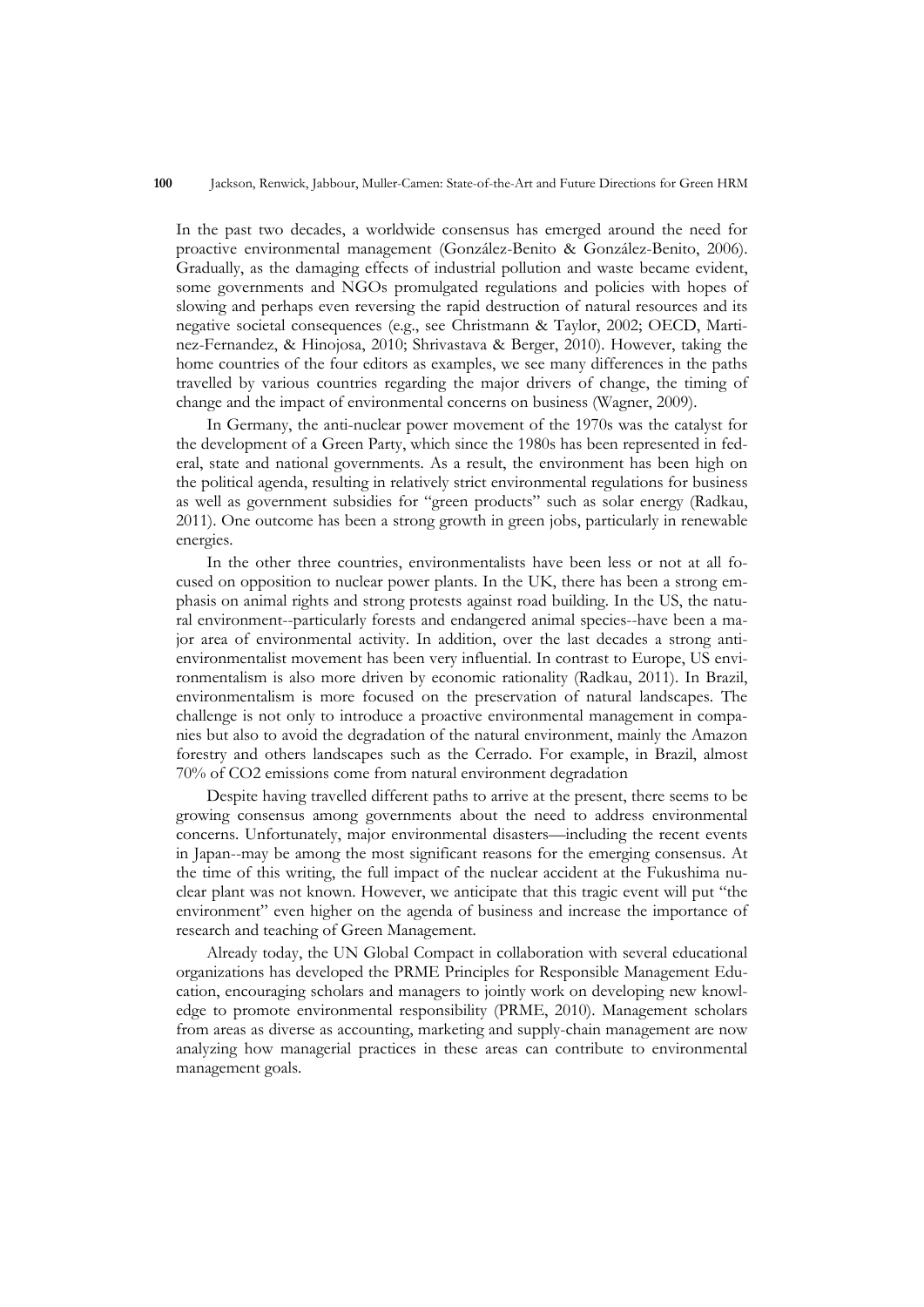Zeitschrift für Personalforschung, 25(2), 99-116 DOI 10.1688/1862-0000\_ZfP\_2011\_02\_Jackson **101**  German Journal of Research in Human Resource Management, 25(2)

In contrast, scholarship at the intersection of human resource management (HRM) and environmental management is exceedingly scarce. Among the very early scholarly contributions was an edited book by Wehrmeyer (1996), titled *Greening People: Human Resources and Environmental Management*. The book contains chapters by academics and practitioners from different countries as well as case studies that analyse links between HRM and environmental management from a variety of perspectives. More than a decade later, Renwick, Redman, and Maguire's (2008) University of Sheffield White Paper titled, 'Green HRM: A Review, Process Model and Research Agenda', presented an exhaustive review of approximately sixty books and articles published between 1988 and 2008 addressing "Green HRM". Based on this, the authors concluded that a concise categorization of Green HRM practices can be clearly seen, beginning at the point of an employee's organizational entry and continuing until the point of the employee's exit. Throughout these stages, there are opportunities for all workplace stakeholders to engage in HRM as it pertains to environmental management, while accepting the barriers to, and limitations in, doing so (e.g., arising from the internal and external environment, and/or employment regulation and law). Furthermore, Renwick et al. suggested that future research could usefully focus on evaluating staff views of current organizational Green HRM practices (a 'bottom up' view) and understanding the predictors of staff adoption of Green HRM behaviours, to understand what drives such behaviours (e.g., fear, guilt and other factors). Scholars in the closely related fields of industrial-organizational/work psychology (see Huffman, Watrous-Rodriguez, Henning, & Berry, 2009) and organizational behaviour (see the upcoming Special Issue of the *Journal of Organizational Behavior* devoted to "Green OB") have also recently recognized the need for research at the intersection of those fields and environmental issues. And in 2009, the website *www.greenhrm.org* was established to serve as a free resource for scholars and students interested in learning more about the topic of Green HRM.

Despite these developments, the volume of scholarly work focusing on Green HRM remains small. Thus, when in 2009 the Academy of Management's annual conference had as its theme, "Green Management Matters," the proportion of the Human Resource Division's sessions devoted to Green HRM was estimated at a mere 4.5 percent. The following year, without the stimulus of the Green Management Matters theme, the percentage of the Academy of Management HR Division's program devoted to Green HRM was essentially zero (Jackson & Seo, 2010).

It was in this context of emerging interest in Green HRM that we invited authors who are working at the forefront of this new research domain to submit their work for consideration of this Special Issue of *Zeitschrift für Personalforschung (German Journal of Research in Human Resource Management*). As stated in our original Call for Papers, we sought empirical and conceptual articles papers addressing any of a broad array of topics that might be covered under the broad umbrella of Green HRM. Among the specific topics we hoped HRM scholarship might address were these:

 The influence of social, economic, market and other external forces on the approaches to environmental management and as it relates to HRM.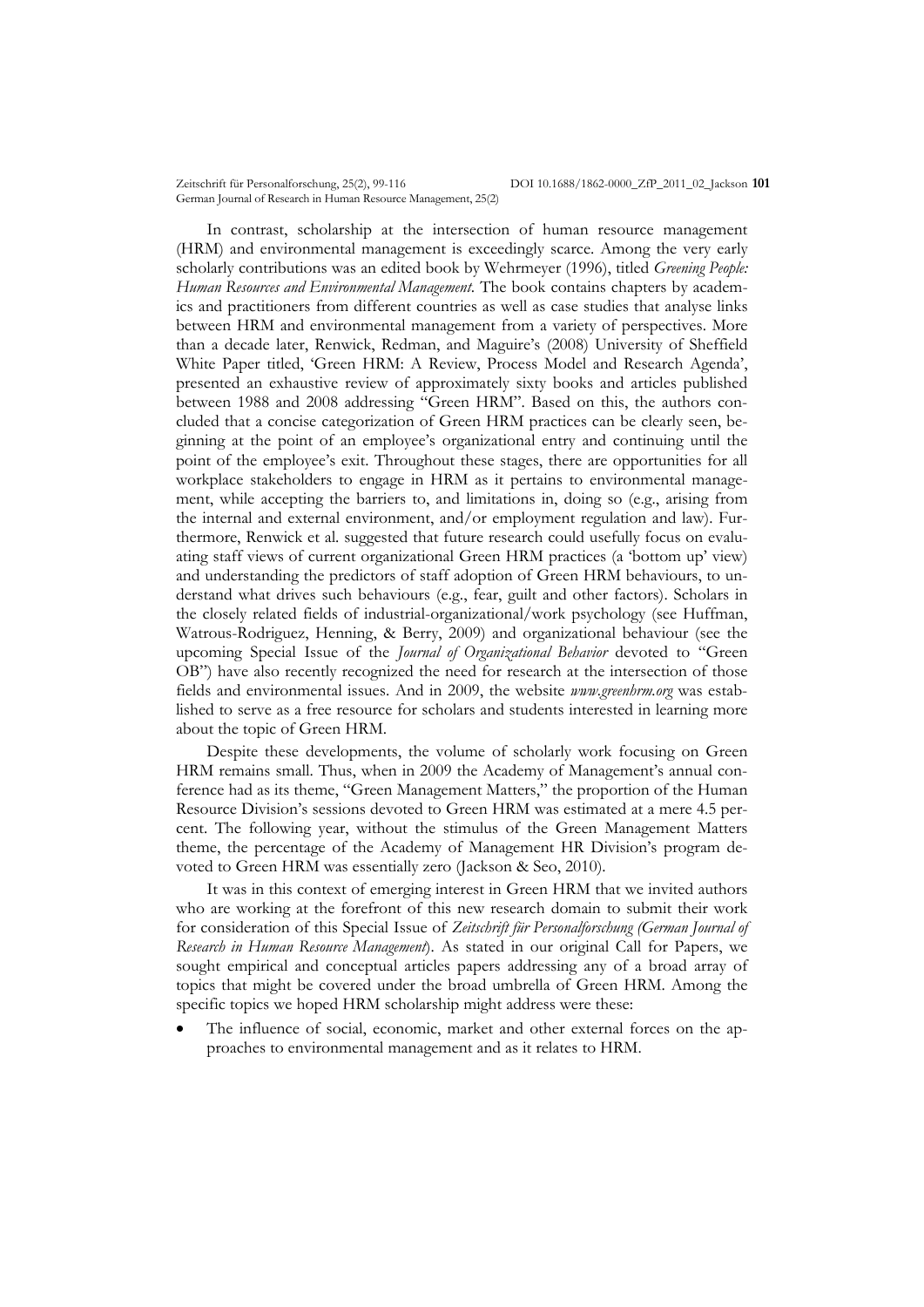- Workforce development needs created by increasing demand for employees in the newly emerging green economy.
- Discussions of how and to what extent HRM policies and practices can improve the environmental performance of organizations.
- Specific HRM philosophies, policies and/or practices that support or inhibit change around environmental issues.
- International differences in Green HRM practices.
- The role played by trade unions and employee representatives in environmental management.
- Changing attitudes and behaviours related to environmental issues in the workplace.
- A discussion of the pros and cons for research and/or practice of focusing narrowly on environmental management versus addressing environmental concerns as part of a more expansive approach (e.g., focusing on the Triple Bottom Line or striving for "sustainability").
- Discussions of how current theoretical perspectives and frameworks (e.g., those related to strategic competitiveness, knowledge management, learning organisation, communities of practice) can be applied by reflective practitioners to create an eco-friendly organizational culture.

As this list suggests, we embarked on this journey with considerable optimism that a newly emerging field of scholarship was already beginning to produce a bountiful harvest. Perhaps we should have anticipated the more likely outcome: After a season of drought, the crop yield was small. Happily, however, the quality of that crop is quite good. Thus, in this special issue, readers will learn about the usefulness of cognitivesocial theory to Green HRM; environmental management and Green HRM in German manufacturing firms; the need to simultaneously focus on green behaviour in the workplace and in employees' private lives, and the opportunities for management learning in environmental management.

The paper written by *David Zoogah,* titled "The Dynamics of Green Behaviours: A Cognitive Social Information Processing Approach," applies cognitive-social theory to Green HRM, establishing a "meta-theory" that focuses on the production and continuance of Green HRM behaviours. Grounded in a review of approximately 80 articles, it provides an authoritative account of cognitive-affective processing in Green HRM. The key contribution of this paper lies in presenting an interactive psychological approach, which pulls together social information processing in the decisionmaking and behaviours of HR managers. The theoretical framework integrates behavioural and cognitive social information processing – including "Green signatures" (decisions and behaviour) and the factors that influence them, and how they may be formulated, executed, maintained, and processed. It then moves to detail the consequences and dynamics surrounding such green signatures (such as psychological attributes). Focusing on individual differences in the green signatures of HR managers, it provides a platform for interested researchers to comprehend, hypothesize, and detail such green signatures more precisely (and provides insights for managers who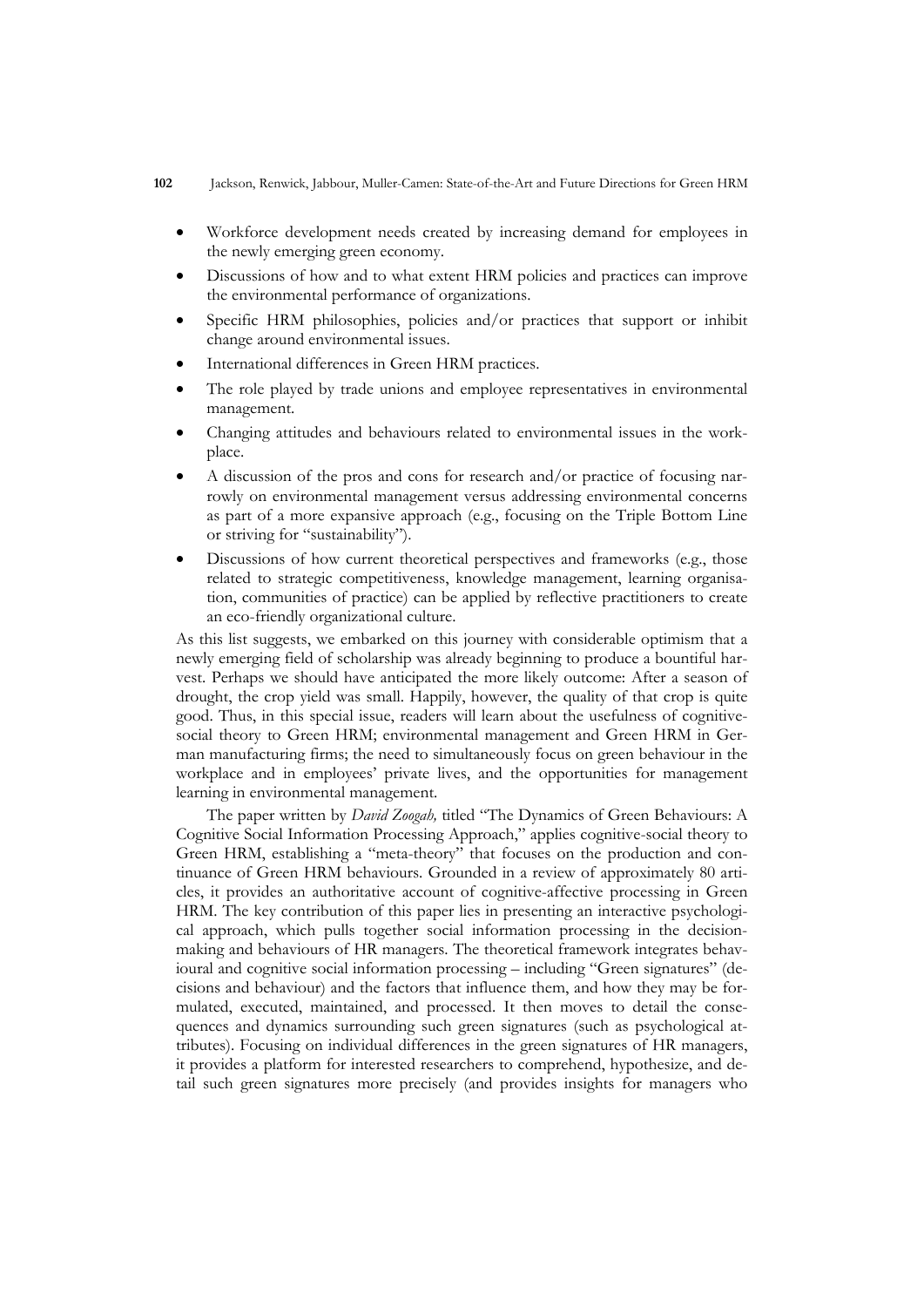wish to understand these practices, too). Zoogah provides a dynamic model that proposes how individual difference characteristics of HR managers come alive in different environmental contexts, yielding testable research propositions that may facilitate greater understanding of Green HRM in organizations.

The article by *Viola Muster* and *Ulf Schrader* titled, "Green Work-Life Balance: A New Perspective for Green Human Resource Management," introduces the idea that the greening of HRM can reach its full potential only by considering employees in their two main analytical dimensions: at work as employees, and at home as consumers. The article's main assumption is that a more environmentally friendly society cannot be achieved if the emphasis is only on the adoption of green behaviour in the workplace. Instead this has to be combined with fostering green behaviour in an employee's private life. The authors present a framework to explain how work-life balance could promote a more environmentally friendly society, facilitating environmentally friendly behaviour in both domains. Among the benefits of this approach are improved employee motivation, commitment and job retention. Thus, green work-life balance could be relevant for both companies and employees. Furthermore, the article shows how the work and private life dimensions could interact to promote a broader and systemic greening of HRM. The success of a green work-life balance strategy depends on how organisations can motivate employees to be green consumers outside companies and how they will be able to motivate employees to bring green ideas, experiences and innovations to the work place. This article breaks new ground by putting together the dimensions of "work" and "private life" to analyze the greening of companies and the greening of HRM. The conceptual arguments presented by the authors should be empirically tested in future research.

In the article titled, "Environmental Management Activities and Green HRM in German Manufacturing Firms – Incidence, Determinants, and Perceived Outcomes," *Marcus Wagner* presents an empirical investigation of environmental management activities in the manufacturing sector. This article begins by providing readers with a concise review of research and theory that address the relationship between environmental sustainability and HRM, including a discussion of the determinants of environmental activities and speculation about the performance outcomes that might be influenced by linking HRM and environmental activities. Using data collected at two points in time (2001 and 2006) from a large sample of German businesses, Wagner provides rich descriptive data concerning the incidence of technical and organizationally-focused environmental activities, including HRM activities such as environmental training. The results indicate a clear trend of increasing technical environmental activities over time, while also revealing slower growth in the implemental of organizational environmental activities. Predictably, larger firms were more likely to be actively engaged in environmental management. Furthermore, managers employed by firms that were more actively engaged in environmental management also were more likely to report that such activities had positive consequences for employee satisfaction and recruitment/retention. Importantly, however, the results from 2001 and 2006 were not identical. As time passed, the positive benefits of greater engagement in technical environmental management appears to have declined, perhaps because such activity no longer differentiated one firm from another. However, the benefits of organizational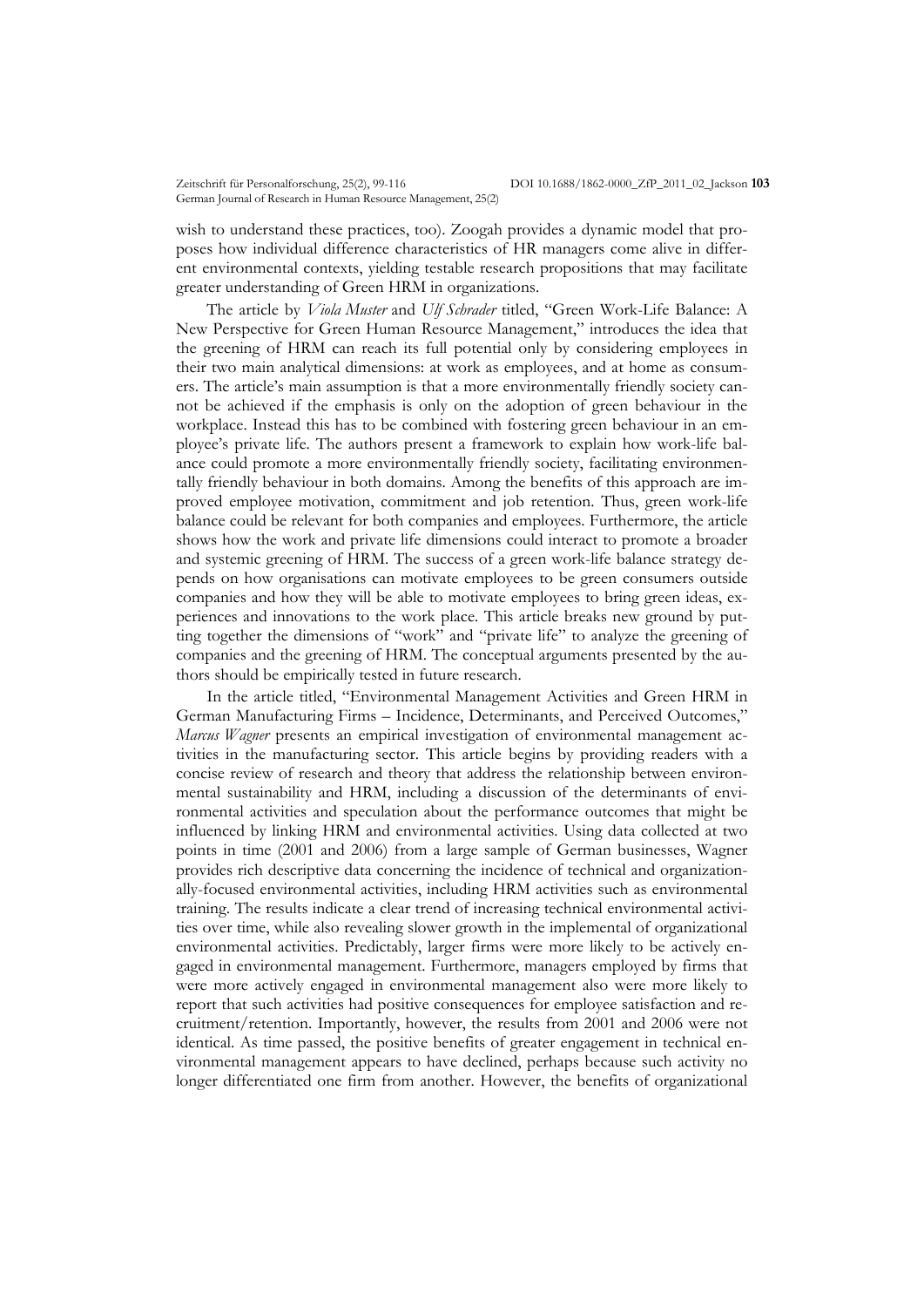environmental management activities remained potent through 2006. Reflecting on these results, this article concludes with a few suggestions for future research.

The final article in this special issue is written by *Debbie Millard* and titled, "Management Learning and the Greening of Small and Medium-Sized Firms (SMEs): Moving beyond Problem–solving." Millard's article starts with the observation that despite a strong public emphasis on environmental management, there have been limited environmental improvement activities in business and in particular SMEs. Although most of the literature reviewed in this article and the data presented are from the UK, Millard's observations are not confined to that country. Often environmental management is perceived to be a technical problem, and the importance of organizational learning for achieving environmental improvements is not recognized. Based on a study of SMEs that participated in a resource efficiency project, Millard identified several factors that facilitate a process of learning and change in environmental management. Among these are a strategic change approach, serious management involvement and learning in networks.

The papers appearing in this Special Issue on Green HRM reveal that HRM scholars are indeed beginning to engage in scholarly discussions and practical actions that can contribute to a global discussion about the role of HRM in environmental management. They add to a growing body of work that can serve as a guide to organizations as they strive to engage in more responsible and effective environmental management. In particular, they show how the existing literature on Green HRM can gain from integrating psychological theories, insights from other management functions (such as marketing), and a greater emphasis on organizational learning. However, not surprisingly, they address only a small portion of the research agenda outlined in the Call for Papers. Therefore we use the remainder of this introductory article to provide additional ideas for future research.

# **Future directions**

Clearly, the field of Green HRM is young. In order for it to develop and mature, scholarship that addresses a broad array of issues is needed. In this closing section, we describe a few issues that future research could illuminate. We begin by discussing the links between HRM functions and environmental management and then conclude with a discussion of how future research might integrate the strategic HRM perspective and environmental management.

#### **Research linking specific HRM functions and environmental management**

The articles by Renwick et al. (2008) and Huffman et al. (2009) suggested many interesting opportunities for research at the intersection of specific functional HRM areas (i.e., staffing, training, performance management, compensation) and environmental sustainability. Here we briefly describe a few opportunities for additional research relating specific functional HRM activities to green management initiatives.

#### *Recruitment*

Recruitment practices can support effective environmental management by ensuring that new recruits understand an organization's environmental culture and share its environmental values (Wehrmeyer, 1996). Several surveys conducted in the UK and the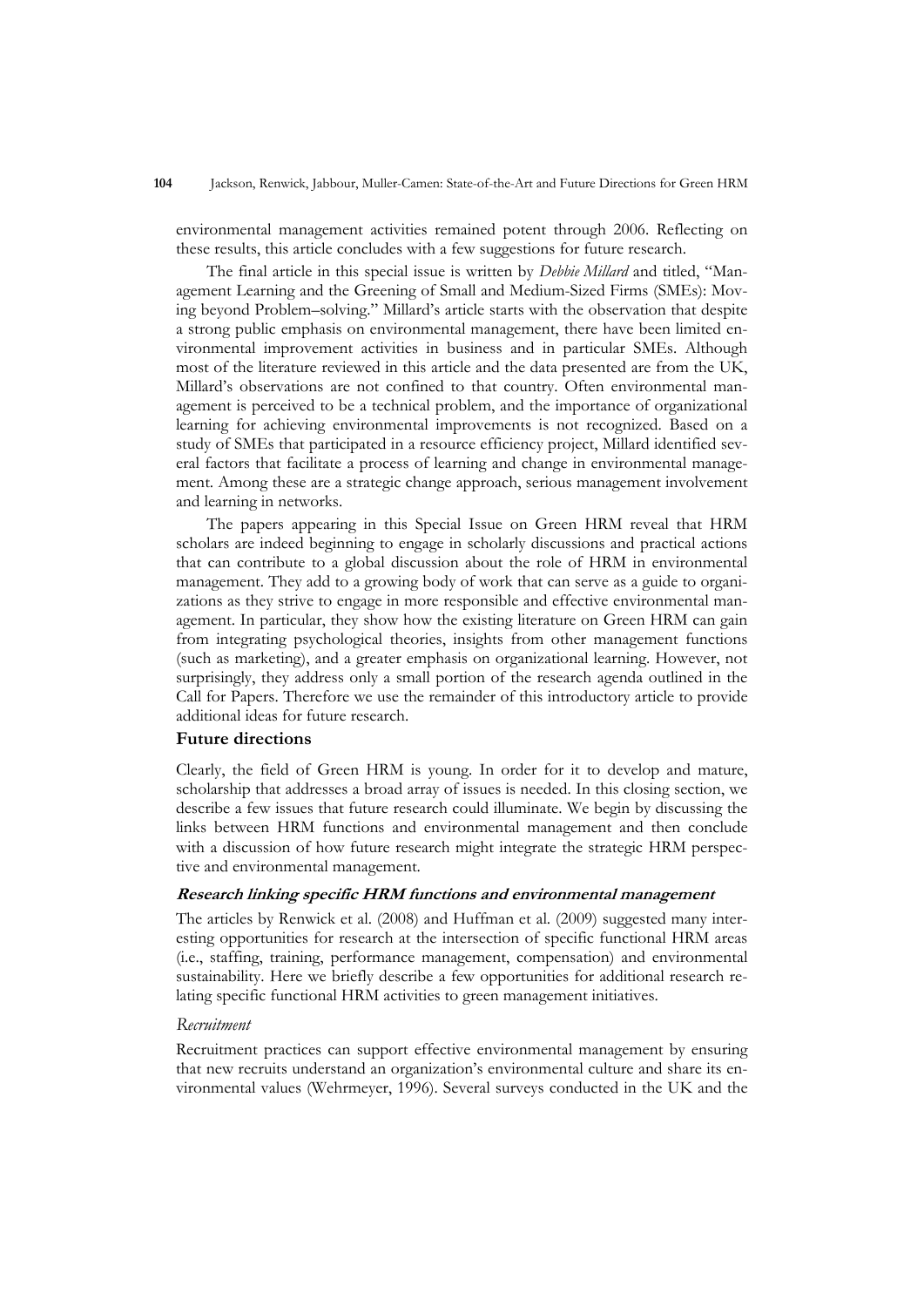Zeitschrift für Personalforschung, 25(2), 99-116 DOI 10.1688/1862-0000\_ZfP\_2011\_02\_Jackson **105**  German Journal of Research in Human Resource Management, 25(2)

US indicate that graduates and other job applicants pay attention to the environmental management practices and performance of companies and use such information when deciding where to seek employment (Wehrmeyer, 1996; Stringer, 2009). Increasing, firms are beginning to recognize that gaining a reputation as a green employer is an effective way to attract new talent (Phillips, 2007; Stringer, 2009).

What is less well understood is how job applicants and other potential employees form impressions of an organization's environmental credentials. For example do they attend to cues such as green job descriptions and green-friendly venues for recruiting? At what stage in the process of evaluating a potential employer is information about environmental management practices and performance most salient, and most influential? Research that addresses questions such as these can be used by environmentally responsible employers to attract talent that fits and is likely to contribute to achieving the organization's environmental goals.

#### *Performance measurement*

For current employees, the presence of rigorous metrics for assessing environmental performance signals that environmental rhetoric is likely to be backed up with meaningful action. Approaches to measuring environmental performance include adopting corporate-wide metrics for assessing resource acquisition, usage and waste; implementing information systems to track resource flows; and conducting field audits to provide employees opportunities to identify problems while gaining information and feedback about the environmental performance of the firm (Milliman & Clair, 1996).

Having in place metrics to assess environmental performance seems to be a necessary precursor to using such metrics to manage employees. But research on how best to use performance management metrics as a component of the performance appraisal is needed to improve our understanding of the most effective process for developing and implementing an approach for holding employees accountable. In addition to meeting the criteria of reliability, validity, and fairness, effective performance appraisals provide useful feedback to employees and support continuous improvements in the firm's environmental outcome. Issues to be explored include how to balance metrics that focus on environmental behaviours with metrics that focus on environmental outcomes or results, how to distribute responsibility across employees in various segments of the organization, and how to move from using metrics to monitor environmental performance toward using such metrics for activities such as setting performance goals, providing recognition, determining compensation, and influencing career advancement.

#### *Training, development, and learning*

When managers determine that organizational change is necessary, training activities are often among the first area for HRM involvement. A survey of managers' beliefs about management best practices that result in employees becoming engaged in ecoinitiatives revealed that environmental training and education and establishing a culture in which employees feel they are accountable for environmental outcomes were the most salient HRM practices for achieving environmental goals (Ramus, 2002).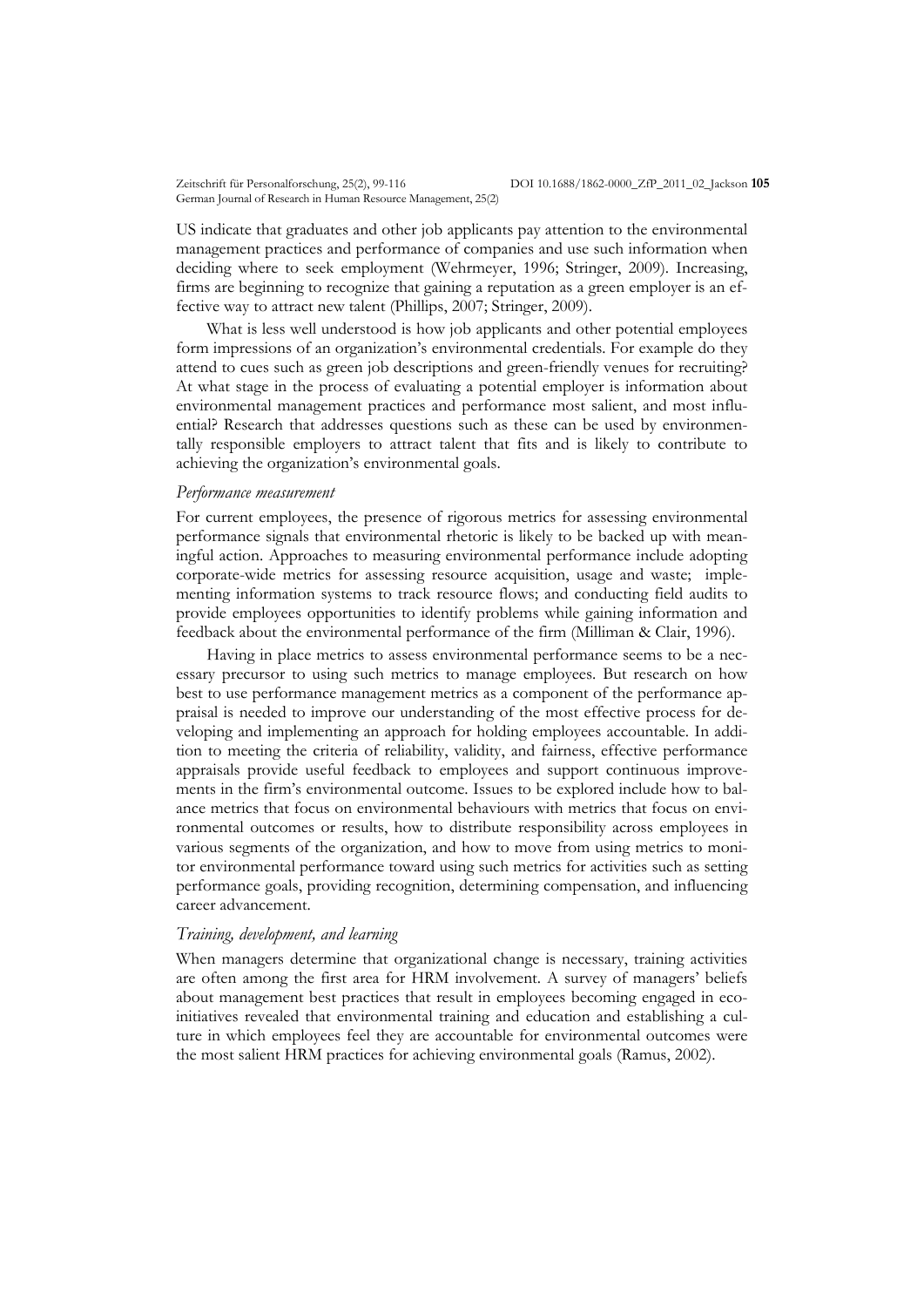Initially, training might focus on educating employees about regulatory requirements and technical standards, and developing new technical skills to comply with such requirements and meet such standards. Training to improve employee awareness of the organization's environmental goals and business strategy may also be implemented in organizations that wish to create a shift in the corporate culture. But is such training sufficient? Is training designed to change attitudes and emotional involvement in environmental goals also needed, as some have argued (e.g., see Fernandez, Junquera, & Ordiz, 2003)? And how should environmental training be distributed—is it most effective when integrated into the training programs provided at the start of all new projects and processes, or is it more effective to offer modules that target environmental issues specifically? Under what conditions is generic training effective, and when is it more appropriate to tailor environmental training to the specific work conditions of the employees undergoing such training?

As environmental training becomes increasingly widespread, firms are likely to adopt a variety of training approaches, creating opportunities for research that evaluates the challenges and successes of the different approaches. Eventually, it is predictable that executives will expect HRM professionals to provide evidence to show the economic utility of the firm's investments in environmental training. Case studies that illustrate how to conduct such analyses and rigorous evaluation studies that document how training can change both behaviours and environmental outcomes would be especially valuable for HRM professionals asked to provide such evidence.

Research that addresses the barriers to successful environmental training is needed, also. Environmental training initiatives can flounder for many reasons, including inadequate needs analysis, poor trainee readiness, poor training transfer to the job, lack of actual or perceived commitment to training objectives among senior leaders and employee cynicism, among other problems (e.g., see Van Velsor & Quinn, forthcoming; Wehrmeyer & Vickerstaff, 1996). As just one example, consider the problem of low training readiness. Studies of training readiness have shown that exposure to learning opportunities is more effective when employees are motivated and psychologically ready to learn (Goldstein & Ford, 2001). Thus, the effectiveness of environmental training initiatives might be enhanced by including assessments of environmental learning readiness – perhaps even at the point of recruitment and selection. In order to move forward with this idea, however, research is needed on how to assess individual readiness for environmental learning and how to enhance learning readiness for employees judged not to be receptive to training efforts. Case studies that illustrate how companies have overcome this and other barriers would be of considerable practical usefulness.

Finally, research is needed to understand how organizations can develop a cadre of managers and executives capable of leading sustainability initiatives and learning throughout the process. The development of skills such as system thinking and negotiation may take years of experience working within a broad ecosystem of stakeholders (e.g., see Worley, Feyerherm, & Knudsen, 2010). Research that improves our understanding of the conditions that support such development and learning would be particularly useful.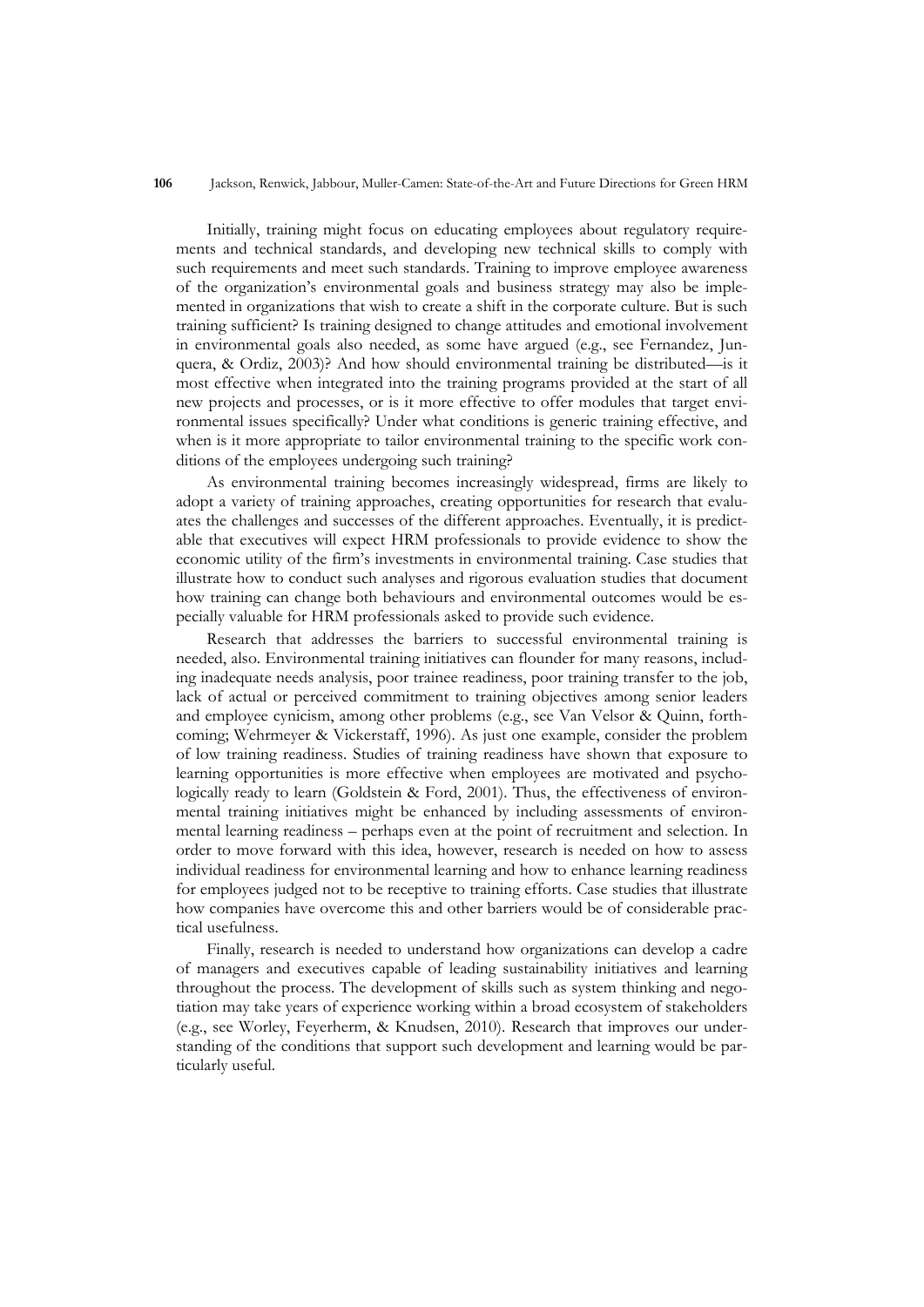Zeitschrift für Personalforschung, 25(2), 99-116 DOI 10.1688/1862-0000\_ZfP\_2011\_02\_Jackson **107**  German Journal of Research in Human Resource Management, 25(2)

#### *Compensation and rewards*

Monetary and nonmonetary rewards are another potentially powerful tool for supporting environmental management activities. For managers and executives, tying incentive pay to the attainment of environmental goals may help focus attention and invigorate efforts aimed at achieving them (Milliman & Clair, 1996). In the United States, companies such as Dupont have experimented with tying the salaries and bonuses for middle managers and senior officers to environmental stewardship practices and performance (May & Flannery, 1995). In Europe, companies such as Neste Oil link managers' bonuses to environmental performance goals and encourage line managers to allocate rewards to motivate the environmental behaviours of employees (Ramus, 2002).

The effectiveness of such executive pay practices is suggested by a longitudinal study of 469 US firms operating in high-polluting industries. The results revealed that firms with good environmental performance paid their CEOs more, and basing pay on long-term company results was associated with greater pollution prevention success (Berrone & Gomez-Mejia, 2009). Nevertheless, developing effective monetary incentives can be challenging due to the difficulty of accurately and fairly evaluating environmental behaviours and performance (Fernandez, Junquera, & Ordiz, 2003). In addition, organizations must strive to find the right balance between the use of motivational "carrots" and "sticks." If punishment for low performance on environmental goals is viewed as too harsh, managers may withdraw from engagement in environmental management actions, and if rewards are too weak, they may fail to stimulate managers to take significant action.

The structure of an organization's base pay also can be used to reward employees who contribute to achieving environmental objectives, by including factors such as knowledge of environmental regulations and assessing responsibility for decisions with potential environmental consequences when conducting job evaluation studies. For example, salaries offered to recent graduates recruited at Shell UK, the oil company, take into account and reward knowledge and experience related to bio-fuels (Brockett, 2007, p. 9).

Recognition programs are another popular component of corporate environmental initiatives. For example, the 3P (Pollution Prevention Pays) program at 3M enables employees who propose a green project to earn recognition awards (e.g., trips and diplomas). Other non-monetary rewards that have been offered by some US firms to recognize employees who have contributed to meeting environmental goals include paid vacations, time off, preferred parking, and gift certificates (Govindarajulu & Daily, 2004). A survey conducted in the UK by CIPD/KPMG estimated that 8% of UK firms were rewarding green behaviours with various types of awards and/or financial incentives (Phillips, 2007,p. 9), and there is some evidence that such practices can be effective in motivating employees to generate eco-initiatives (Ramus, 2002).

Among the many HR practices available, incentives and rewards are often presumed to be the most powerful means for connecting organizational interests to employees' interests. Managers generally assume that incentives and rewards can direct employees' attention to the most important aspects of their work and motivate them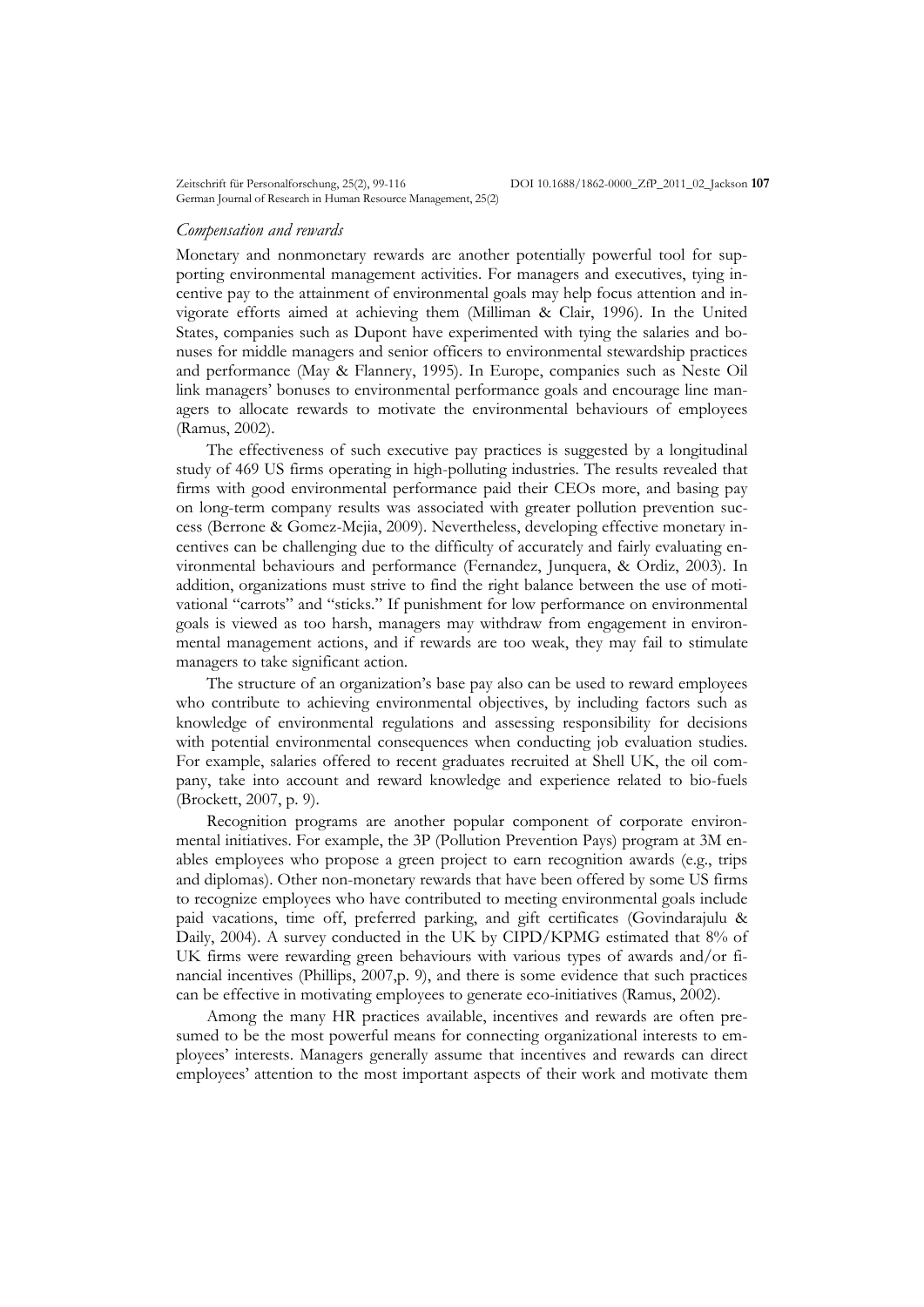to exert maximal effort. Poorly designed pay practices can lead to employee behaviours that maximize the performance being measured, while being detrimental to the interests of the employer, customers and/or the broader society. Too often, incentives encourage executives to use accounting and other tricks to achieve short-term results and enrich themselves (Benz & Frey, 2007; Denis, Hanouna, & Sarin, 2006). Compensation schemes that link rewards to performance against environmental objectives will not be immune to such abuse. Also important is recognizing that poorly designed incentives may cause employees to avoid reporting environmental problems for fear of being punished (e.g., see Brio, Fernández, & Junquera, 2007). Therefore, research that identifies effective approaches to designing and implementing compensation practices to support the achievement of environmental goals would be especially useful.

#### *Greening the organizational culture*

Organizational culture is considered a key determinant and indicator or the success or failure of environmental management programs at companies (Brío, Fernándes, & Junquera, 2007). An organization's culture embodies the main assumptions, values, symbols and activities within an organization that reflect what the employees and top management think about environmental sustainability issues (Harris & Crane, 2002). As research by Govindarajulu and Daily (2004) has shown, top management support is central to a green organizational culture. Besides lack of top management support, Harris and Crane (2002) identified other barriers that often prevent the greening of an organization's culture. However, much more research is needed to understand how HR professionals can mitigate these barriers and promote a green organizational culture.

One goal for HRM research is to develop a deeper understanding of how HRM practices contribute to the greening of organizational culture. Empirical studies linking HRM practices such as training and rewards to the establishment of a green organizational culture are necessary for an advance in this state of the art. Such research requires the development of valid measures of green organizational culture. Interesting insights may also emerge from multilevel studies that examine how national cultures influence the greening of organizational cultures. For global companies, the differences in country cultures may present special challenges as they strive to create a green organizational culture that is equally appropriate and effective around the world.

#### **Research linking strategic HRM and environmental management**

It seems likely that research reflecting a functional HRM perspective will flourish, for it is quite easy to examine how well established principles apply to this new focal topic. On the other hand, conceptual and empirical work at the intersection of strategic HRM and environmental sustainability may prove to be a more difficult challenge. Nevertheless, as Jackson and Seo (2010) have pointed out, past work in the areas of strategic HRM and environmental sustainability share some common elements that provide opportunities for integration of these two research streams. Among these are: acceptance of the economic imperatives that shape the behaviours of managers, shared conceptual frameworks for describing the strategies that businesses pursue to maximize their performance, an increasing recognition of the value of addressing the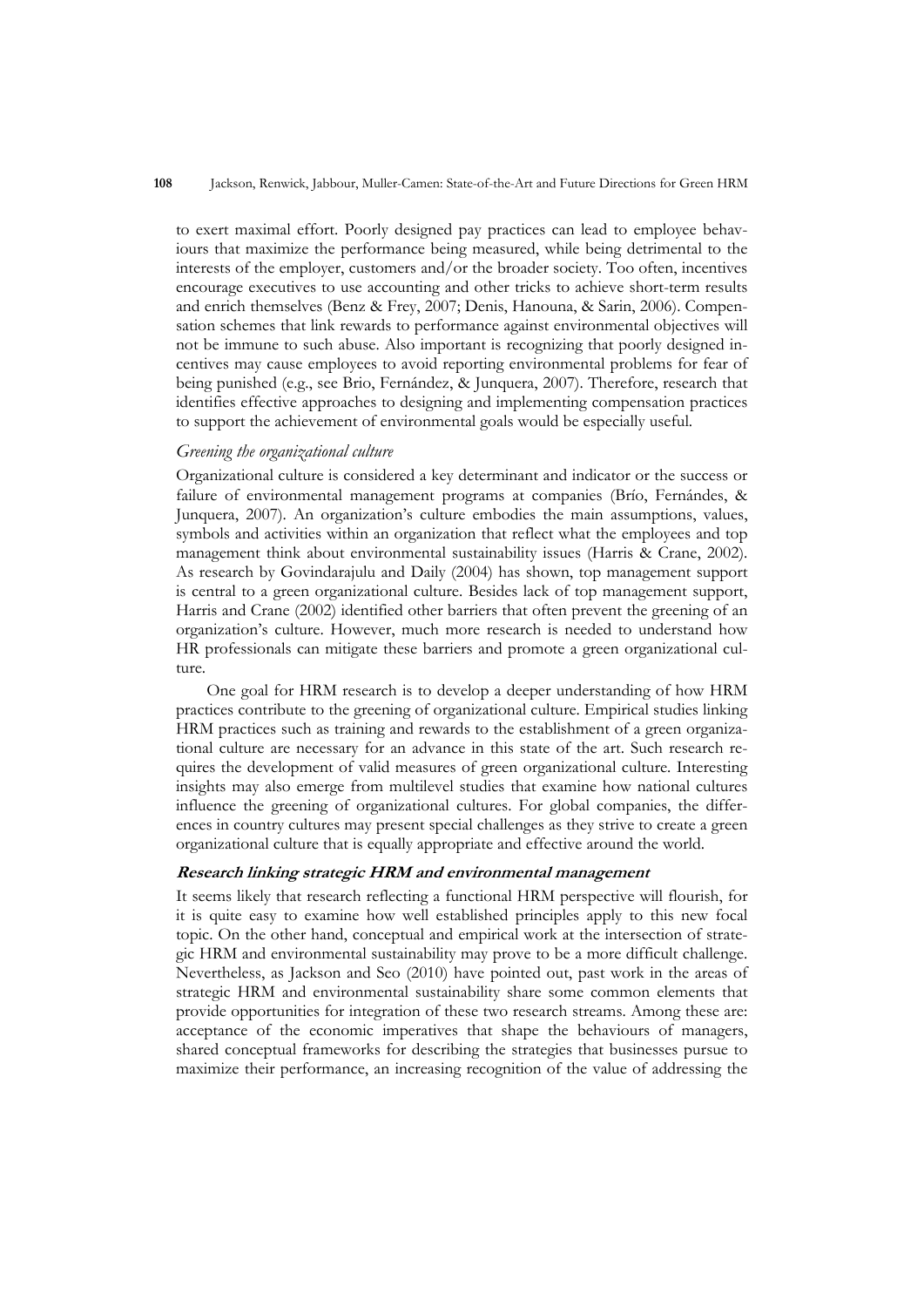Zeitschrift für Personalforschung, 25(2), 99-116 DOI 10.1688/1862-0000\_ZfP\_2011\_02\_Jackson **109**  German Journal of Research in Human Resource Management, 25(2)

concerns of multiple stakeholders, and a shift from focusing on domestic businesses to addressing issues faced by firms operating across national borders in an increasingly global economy.

#### *Economic imperatives as drivers of management actions*

For many scholars and practitioners, the term "strategic HRM" suggests that improving the financial performance of a company should be the primary rationale that drives decisions about how to manage human resources. Consistent with this perspective, numerous studies have presented evidence to show that the use of appropriate HRM systems yields financial returns (e.g., see Becker & Gerhart, 1996; Becker & Huselid, 1998). Likewise, a substantial body of research has sought to establish a relationship between environmental management practices and financial indicators of firm performance, and there is some evidence to suggest that firms can expect to see an increase in their market value when they announce that they are adopting environmental management systems such as ISO 14001 (e.g., see Jacobs, Singhal, & Subramania, 2010; González-Benito & González-Benito, 2008).

As the research streams on strategic HRM and environmental management have co-evolved, each has come to recognize that focusing on financial performance is too limiting; the complexities of organizations require new models and perspectives that take into account the many interdependencies among the various elements that comprise a larger system. The articles in this special issue are examples for the emergence of multi-disciplinary work. However, similar to the majority of publications in Green HRM so far, they are by authors that do not have a strong HRM background. In contrast, so far only very few HRM scholars work across boundaries and contribute to the Green HRM literature.

#### *Business strategies for maximizing firm performance*

Scholars in strategic HRM and environmental management also share the assumption that effective organizations strive to align their management practices with businessrelated contingencies and strategic objectives (e.g., see Miles & Snow, 1984; Schuler & Jackson, 1987; Ambec & Lanoie, 2008). For example, firms pursuing "prospector" versus "reactor" strategies may adopt different approaches for recruiting executive (Hambrick, 2003). As another example, firms pursuing a "differentiation" strategy may gain more value from investments in commitment-focused HRM practices, whereas firms pursuing a "low-cost" strategy may gain more value by adopting control-focused HRM practices (Arthur, 1994). Applying this logic to environmental management strategies, organizations pursuing a strategy of differentiation through environmentally-related innovation may find that it is useful to increase their uniqueness by hiring employees who are environmentally aware and also highly committed and motivated to improve the organization's environmental sustainability. Attracting such environmentally aware talent might be facilitated by pro-active branding of the organization as a high-quality "green employer of choice". Alternatively, organizations pursuing a cost-reduction environmental strategy may find that it is more effective to focus on how and in what ways HRM practices can be used to reduce production and labour costs, e.g., by providing training and incentives to encourage recycling and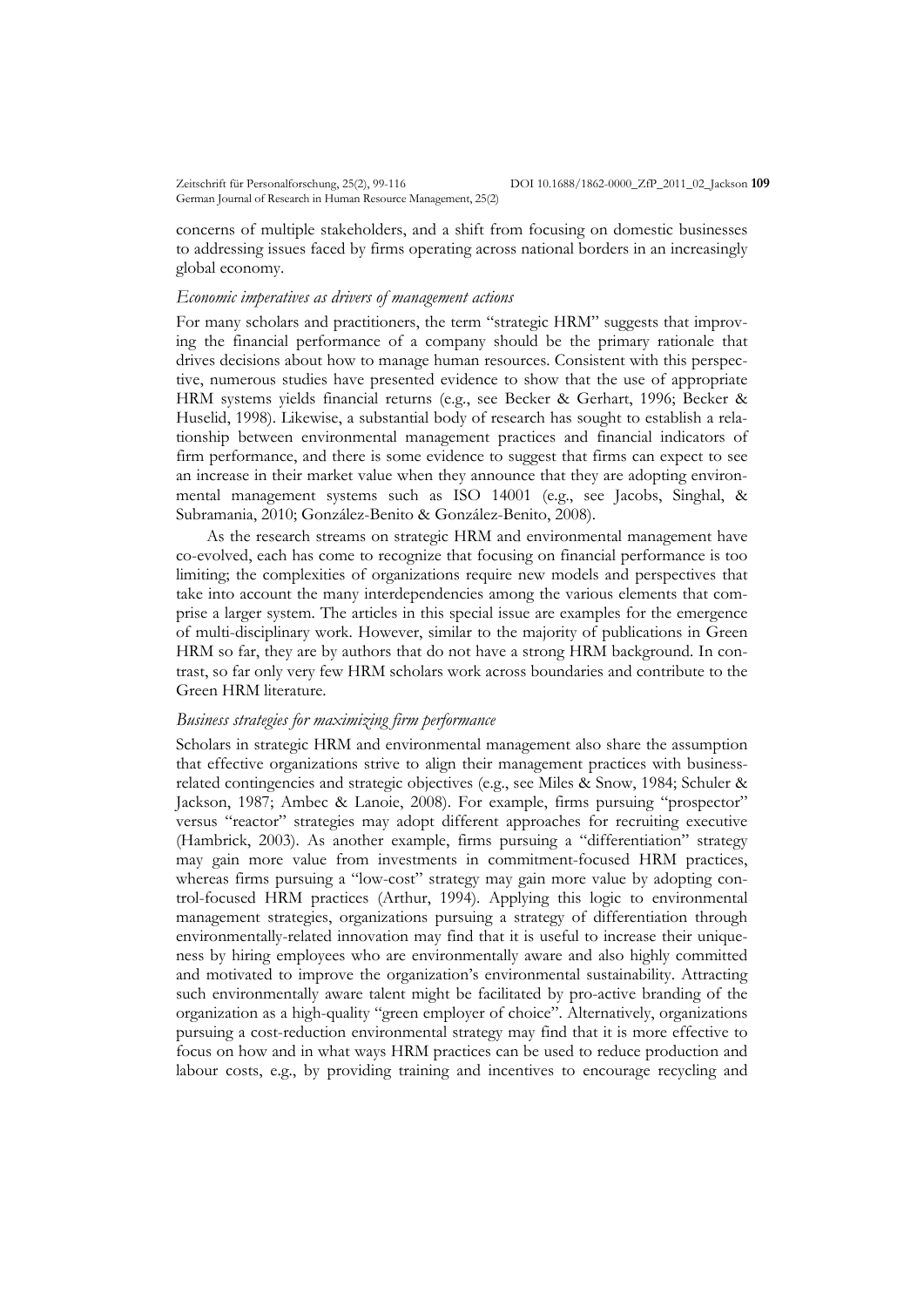waste management, supporting flexible schedules and telecommuting, and reducing long-distance business travel.

Achieving alignment between business strategies, HRM practices, and environmental management policies requires a sophisticated understanding of the alternative strategic paths that environmentally sustainable businesses can pursue. Different sets of HRM practices may be appropriate depending on whether the business strategy emphasizes, for example, improvements in efficiency, advances in technology, or developing new markets (e.g., see Hoffman, 2007; Shrivastava, 1995).

#### *Addressing the concerns of multiple stakeholders*

A salient feature of strategic HRM scholarship is its focus on establishing the economic value of appropriately designed HRM systems, thereby elevating the importance of investors as the stakeholders of primary concern. By focusing so much effort on demonstrating the economic value of HRM systems, strategic HRM scholarship (especially the American variety) has drawn substantial criticism from scholars (especially Europeans) who view organizations as interdependent with a larger set of stakeholders (e.g., Larsen & Mayrhofer, 2006).

Certainly, employees are among the significant stakeholders of any business, raising the question: How do managers' attitudes and behaviours influence the well-being of employees (see Pfeffer, 2010; Sanders & Frenkel, 2011)? Extending such concerns to the arena of Green HRM, we could ask: What are the consequences for employees of working in a company that does or does not engage in sophisticated environmental management? Do employees experience gains in their well-being where environmental management strategies and systems are in place, or suffer losses to their health and welfare where they are absent? The need for pro-active environmental management by HRM professionals is especially great in locations where employees are somewhat willingly to accept unsafe working conditions in exchange for any employment opportunity. For example, in the *Maquiladora* factories and plants along the US-Mexico border, lax environmental regulations and enforcement result in some workers as well as children in those communities being exposed to chemical vapours and irritating dust that foul the air, irritate the lungs, sting the eyes, and perhaps have undetected longterm health consequences (Butler & Teagarden, 1993). In China also, high-profile industrial accidents have polluted the environment and caused human suffering in the form of breathing disorders and lung disease (Fendby, 2004; Hockridge, 2009).

Besides protecting employees in current jobs, pro-active environmental management strategies offer the promise of new job creation. In regions currently suffering economic contraction, greater environmental awareness provides an opportunity to increase employment levels through the creation of new "green jobs." For example, the International Labour Organisation (ILO) (Torres, 2008) has raised the possibility of receiving a 'double-dividend' as a result of investments in environmentally friendly business. Progress toward both environmental and social goals can be realized by shifting to greater reliance on new sources of energy because such a change would create both new business opportunities and new employment opportunities.

Consistent with such arguments, we believe that scholarship at the intersection of strategic HRM and environmental sustainability presents new opportunities to find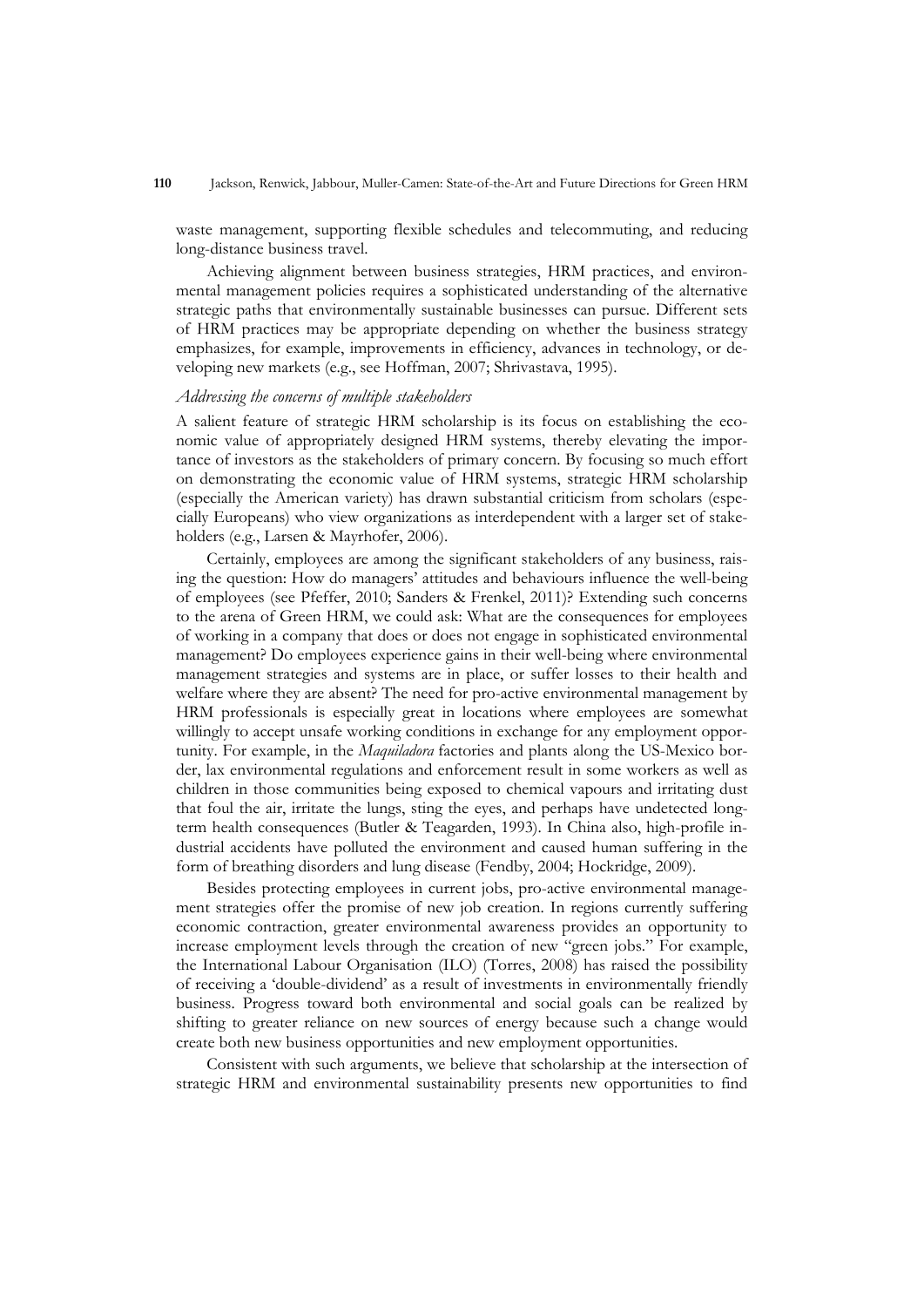Zeitschrift für Personalforschung, 25(2), 99-116 DOI 10.1688/1862-0000\_ZfP\_2011\_02\_Jackson **111**  German Journal of Research in Human Resource Management, 25(2)

win-win management approaches that yield benefits to shareholders, employees, customers and communities, as well as other organizational stakeholders. On the one hand, efforts to establish a link between environmental management practices and positive financial outcomes have been somewhat fruitful (e.g., Ambec & Lanoie, 2008; Sharfman & Fernando, 2008). On the other hand, many sustainability scholars view environmental management activities as just one among several concerns to be addressed by organizations concerned with the broader issue of sustainability (Ehnert, 2009; Pfeffer, 2010). For example, the so-called Triple Bottom Line approach assumes that concerns about profits, people and the planet are inextricably intertwined. Working together, strategic HRM and sustainability scholars may now be able to establish that positive financial outcomes are more likely to be experienced in firms that effectively align their HRM systems to support their environmental initiatives.

But will the HRM community of scholars and practitioners step up and take on this challenge? Will HR managers who want "a seat at the table" so they can play a more strategic role in organizations be willing to promote HRM practices to support environmentally sustainability, or will they view such activities as politically risky given their desire to be represented at the board-level? Certainly, not all HR professionals agree that the future belongs to Green HRM. According to a survey conducted by the UK's Chartered Institute of Personnel and Development (CIPD), many HR managers criticize Green HRM as 'wishy-washy', 'not proved', and a form of 'extremism'. Some consider environmental concerns as 'a lot of hype' and believe that HR managers should avoid 'jumping on political bandwagons [such as environmental management] that do not support the profitability of our organisations' at a time when the field of HRM is 'striving to be taken seriously by business' (CIPD, 2007, p. 3-4).

Perhaps HRM practitioners are reluctant, but willing for others to lead the way forward. Are HRM scholars ready to take on that role? The integration of strategic HRM and environmental sustainability scholarship offers an opportunity to break away from the narrow economic interpretation of what "strategic HRM" means. Rather than assuming that "strategic" equates to showing the financial consequences of HRM policies and practices, the triple bottom line (i.e., multiple-stakeholders) perspective recognizes the legitimate concerns of constituents other than investors (e.g., McWilliams et al., 2006) and reflects a shift in the world views of some managers and many scholars (Colbert & Kurucz, 2007; Mirchandani & Ikerd, 2008; Savitz & Weber, 2006).

Alliance partners are another constituency affected by both environmental management activities and an organization's HRM practices. Achieving environmental goals often requires cooperative alliances among firms along the supply chain. In collaboration with alliance partners, firms can influence government actions, address shared research and development needs, expand access to new markets, and more. For example, Wal Mart´s "Sustainability 360" initiative encourages employees, suppliers, communities and customers to prioritize sustainability (Stringer, 2009). Mergers, acquisitions, and joint ventures are another type of alliance that create challenges for environmental management. Some of the challenges encountered in cooperative alliances also create opportunities for HR professionals to promote a strategic approach to HRM. For example, alignment (congruence) of HRM systems across alliance part-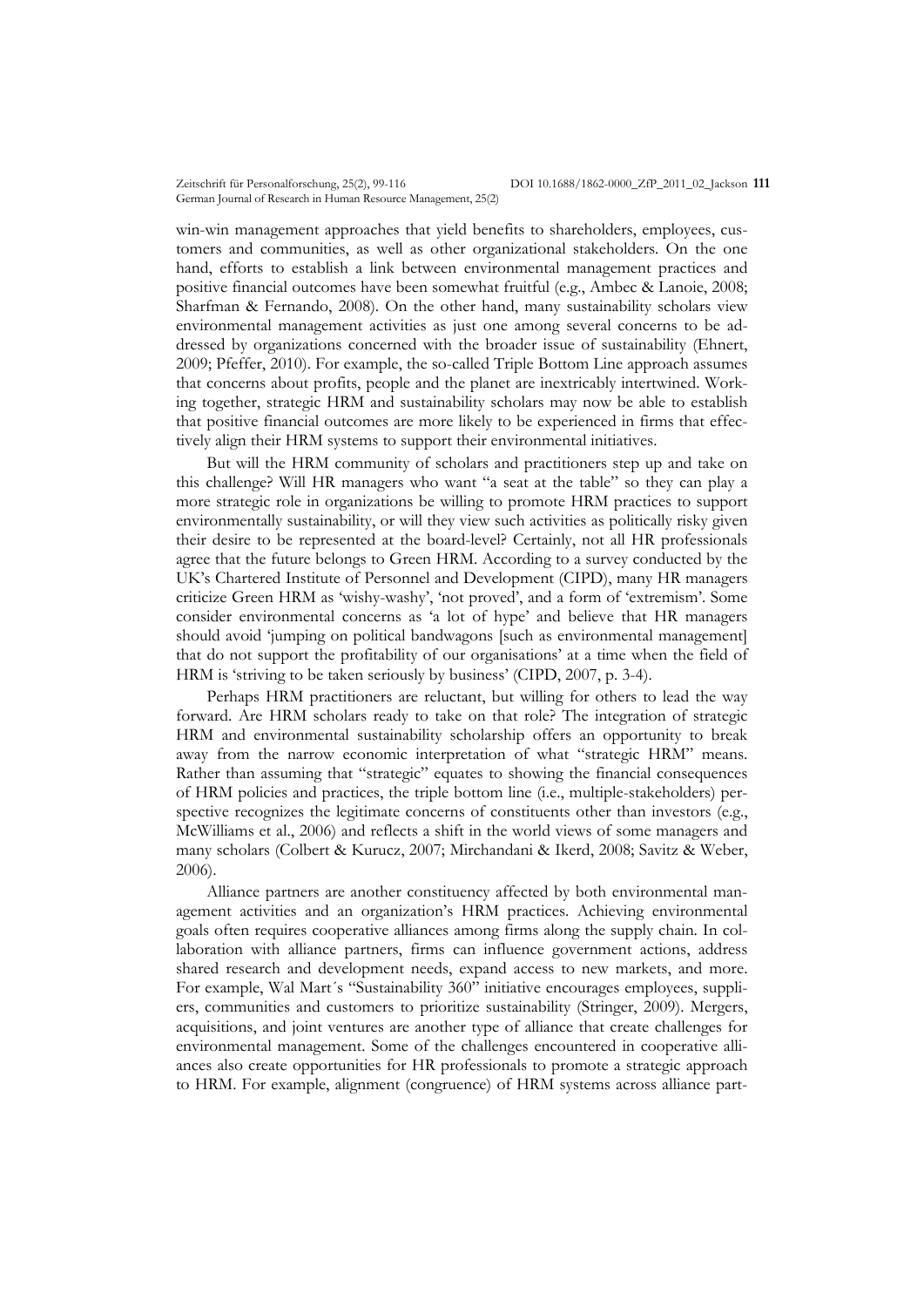ners can be useful for stimulating and reinforcing a consistent set of environmentallyfriendly employee behaviours, as well as creating a consistent set of metrics for evaluating such behaviours. Yet, managers seldom evaluate the HRM systems of potential alliance partners to assess how well they support environmental management activities. Thus, scholarship that helps inform managers about how to evaluate HRM systems for their ability to support environmental objectives could be especially useful.

Venturing into the environmental management arena may sensitize strategic HRM scholars and practitioners to the symbolic importance of HRM systems, also. Currently, the strategic HRM literature presumes that HRM systems produce value primarily through their influence on the creation, production, and delivery of goods and services. The symbolic role of HRM practices has seldom been examined. Yet, some HRM practices may be adopted as a means of signalling to a variety of external stakeholders that the firm recognizes environmental performance as a legitimate indicator of effectiveness (Berrone & Gomez-Mejia, 2009). As multiple stakeholders put increasing pressure on organizations to become more environmentally friendly, scrutiny of HRM systems may become more common. Thus, improving our understanding of how external stakeholders perceive and evaluate HRM systems vis-à-vis their expectations for environmental sustainability is a worthy research objective.

#### *Managing across national borders*

As economic globalization hurtled forward, international HRM emerged as a robust area of scholarship and practice. Multinational corporations (MNCs) strive to develop HRM systems that fit the contours of a complex, multifaceted, and shifting international landscape. Managing inter-unit linkages and internal operations in concert with the laws, culture, politics, economy, and general environment of particular locations presents significant HRM challenges (Almond et al., 2005; Schuler, Budhwar, & Florkowski, 2002; Pinsky, Kuss, & Hoffmann, 2010; Tarique & Schuler, 2010). As world attention is increasingly drawn to environmental concerns, regulatory, political, and social pressures are likely to intensify. At the same time, these pressures may move toward greater consistency.

Studies indicate that HRM systems around the world are already becoming more similar—that is, they are converging (Brewster, Mayrhofer, & Morley, 2004); but the process through which convergence occurs and the consequences of such convergence is poorly understood (Muller-Camen et al., 2011). Research that examines how the HRM systems of MNCs evolve in response to converging institutional pressures for effective environmental management could provide new insights into the conditions that promote and impede a firm's adoption of a single global HRM system (versus reliance on multiple HRM systems that reflect specific locales). Studies of evolutionary processes within MNCs could build on prior research of domestic firms. For example, based on data from 94 Brazilian firms with ISO 14001 certification, Jabbour, Santos, and Nagano (2010) observed that firms varied greatly in the degree to which HRM activities were aligned with environmental management, even in firms that had publicly declared their commitment to environmental sustainability. In some firms, HRM practices such as job analysis, selection, performance evaluation, training, and compensation appeared to be unaffected by environmental management efforts. In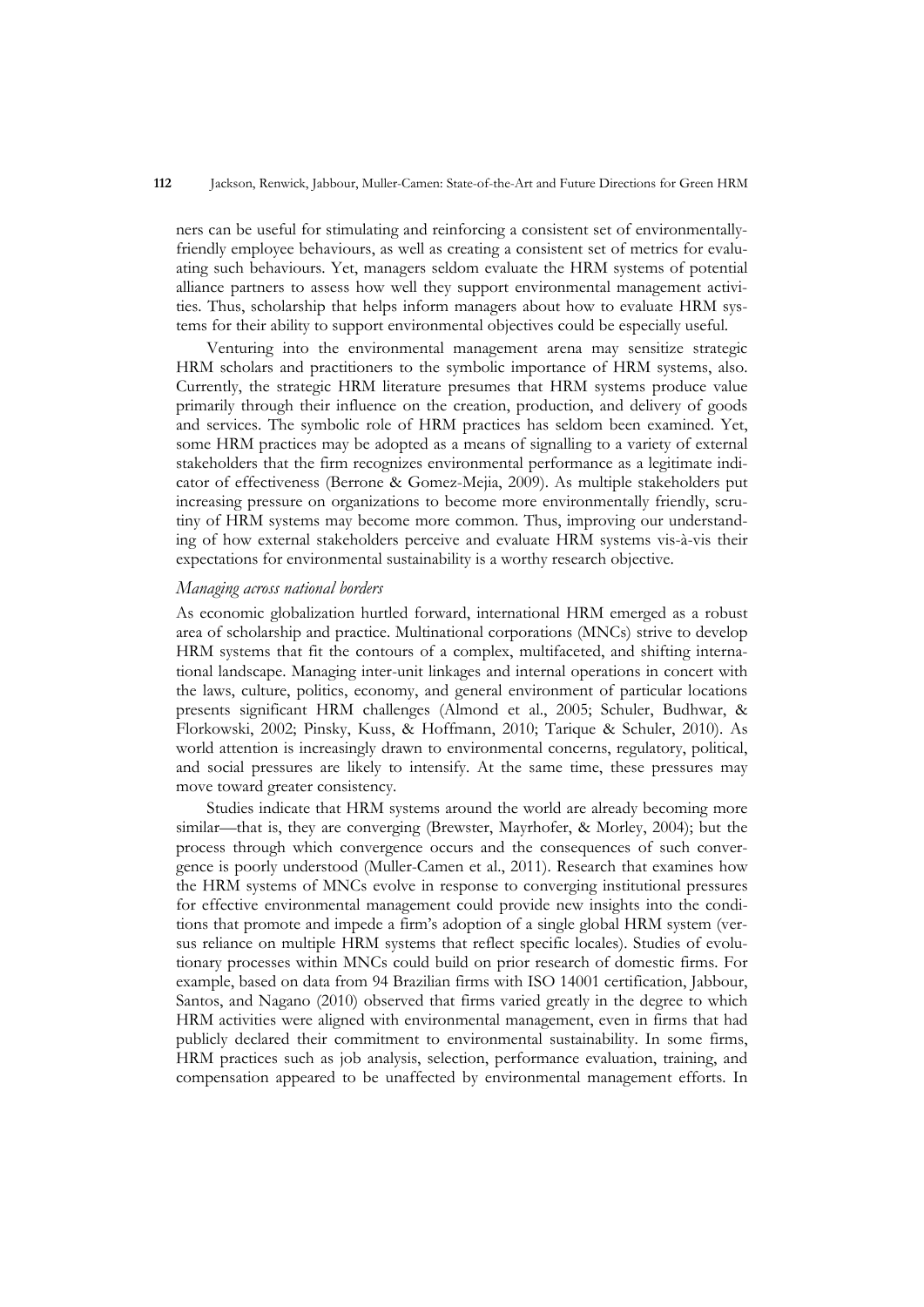other firms, the influence of environmental imperatives could be seen across all aspects of the HRM system. Furthermore, based on qualitative data from four firms, Jabbour et al. (2010) concluded that some elements of the HRM system (specifically, performance evaluation, rewards and recognition) were perceived as particularly relevant for achieving environmental sustainability.

Among the questions to be addressed by future research on the evolution of HRM systems to support environmental initiatives in MNCs are these: What explains the degree of alignment observed among the various organizational systems that are implicated in environmental management? Are some evolutionary paths to alignment more effective than others? And, how can firms assess the extent to which alignment exists? What are some of the early warning signs that indicate the HRM system is not well aligned?

#### **Conclusion**

Gradually, leading firms around the world are beginning to shift from reliance on processes that exploit the environment toward those that are environmentally sustainable (Schot & Fischer, 1993; Winn, 1995). Changes in corporate perspectives vis-à-vis the environment are evident in written policy statements, "environmental" job titles, attention devoted to managing relations with environmental groups, marketing strategies, decisions about capital investments, auditing practices, new product design and development, and production processes (e.g., see Ambec & Lanoie, 2008, forthcoming; Hoffman, 1997; Molina-Azorín et al, 2009; Sharfman & Fernando, 2008). Going forward, we anticipate seeing more research like the studies in this special issue, which seek to illuminate the role of HRM activities in supporting and perhaps even driving environmental management initiatives. Such research promises to help organizations reduce environmental degradation and reap the benefits of environmental protection and renewal, further contributing to the benefit of all organizational stakeholders in the future.

#### **References**

- Almond, P., Edwards, T., Colling, T., Ferner, A., Gunnigle, P., Muller-Camen, M., Quintanilla, J., & Wächter, H. (2005). Unraveling Home and Host Country Effects: An Investigation of the HR Policies of an American Multinational in Four European Countries. *Industrial Relations*, *44(2),* 276-306.
- Ambec, S., & Lanoie, P. (2008). Does it Pay to be Green? A Systematic Overview. *Academy of Management Perspectives*, *22 (4),* 45-62.
- Ambec, S., & Lanoie, P. (forthcoming). The Strategic Importance of Environmental Sustainability. In S. E. Jackson, D. Ones & S. Dilchert (eds.), *Managing human resources for environmental sustainability.* San Francisco: Jossey-Bass/Wiley.
- Becker, B.E., & Huselid, M.A. (1998). High Performance Work Systems and Firm Performance: A Synthesis of and Managerial Implications. In G. Ferris (ed.), *Research in personnel and human resources management*. Greenwich, CT: JAI Press.
- Becker, B.E., & Huselid, M.A. (2001). *The HR Scorecard (Book).* Boston: Harvard Business School Press.
- Benz, M., & Frey, B.S. (2007). Corporate Governance: What Can we learn from Public Governance? *Academy of Management Review, 32(1),* 92-104.
- Berrone, P., & Gomez-Mejia, L. (2009) The Pros and Cons of Rewarding Social Responsibility at the Top. *Human Resource Management, 48(6),* 957-969.
- Berrone, P., & Gomez-Mejia, L. (2009). Environmental Performance and Executive Compensation: An Integrated Agency-institutional Perspective. *Academy of Management Journal, 52(1),* 103-126.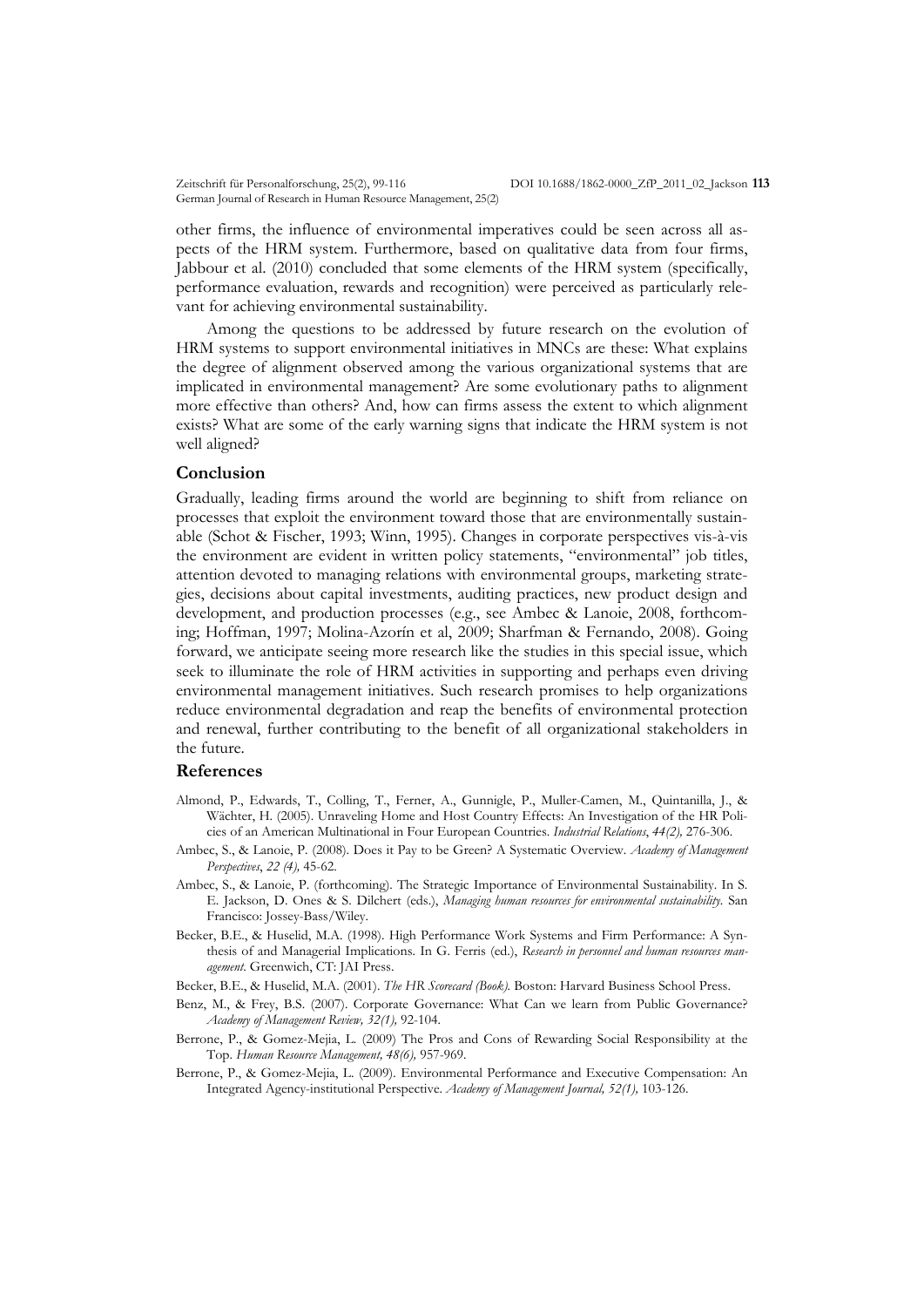- Brio, J.A., Fernandez, E., & Junquera, B. (2007). Management and Employee Involvement in Achieving an Environmental Action-based Competitive Advantage: An Empirical Study. *The International Journal of HRM, 18(4),* 491-522.
- Brockett, J. (2007) 'Prepare Now for Big rise in 'Green' Jobs', *People Management*, 17 th May, 9.
- Butler, M.C., & Teagarden, M.B. (1993). Strategic Management of Worker Health, Safety, and Environmental Issues in Mexico's Maquiladora Industry. *Human Resource Management*, *32,* 479-503.
- Christmann, P., & Taylor, G. (2002). Globalization and the Environment: Strategies for International Voluntary Environmental Initiatives. *Academy of Management Executive, 16(3),* 121-136.
- Chartered Institute of Personnel and Development (CIPD) (2007) 'Is Greening the Workplace on your agenda?' Discussion web page at:

www.cipd.co.uk/communities/discussions.htm?command=view&id=35986&boardi.

- Colbert, B.A., & Kurucz, E.C. (2007). Three Conceptions of Triple Bottom Line Business Sustainability and the Role for HRM. *Human Resource Planning*, *30(1),* 21-29.
- Denis, D.J., Hanouna, P., & Sarin, A. (2006). Is there a Dark Side to Incentive Compensation? *Journal of Corporate Finance*, *12(3),* 467-488.
- Ehnert, I. (2009). *Sustainable Human Resource Management: A Conceptual and Exploratory Analysis from a Paradox Perspective*. Heidelberg: Springer.
- Fernandez, E., Junquera, B., & Ordiz, M. (2003). Organizational Culture and Human Resources in the Environmental Issue: A Review of the Literature. *International Journal of HRM, 14(4),* 634-656.
- Goldstein, I.L., & Ford, J.K. (2001). *Training in Organizations: Needs Assessment, Development and Evaluation.* (4th ed.), Belmont, CA: Wodsworth.
- González-Benito, J., & González-Benito, O. (2008). Operations Management Practices linked to the Adoption of ISO 14001: An Empirical Analysis of Spanish Manufacturers. *International Journal of Production Economics, 113(1),* 60-73.
- Gonzales-Benito J., & Gonzales-Benito O. (2006). A Review of Determinant Factors of Environmental Proactivity. *Business Strategy and the Environment*, *15,* 87-102.
- Govindarajulu, N., & Daily, B.F. (2004). Motivating Employees for Environmental Improvement. *Industrial Management & Data Systems*, *104(4),* 364-372.
- Fenby, J. (2004). China's Great Leap into Polluted Water. *The Observer*, 15th August, 24.
- Hambrick, D.C. (2003). On the Staying Power of Defenders, Analyzers, and Prospectors. *Academy of Management Executive, 17(4),* 115-118.
- Harris, L.C., & Crane, A. (2002). The Greening of Organizational Culture: Management Views on the Depth, Degree and Diffusion Change. *Journal of Organizational Change Management*, *15(3),* 214-234.
- Hockridge, E. (2009). Nanotechnology Means Big Trouble. *The Guardian*, 1st September, 31.
- Hoffman, A.J. (2007). *Carbon Strategies: How Leading Companies are Reducing their Climate Change Footprint.*  Ann Arbor, MI: University of Michigan Press.
- Huffman, A.H., Watrous-Rodriguez, K., Henning, J., & Berry, J. (2009). "Working" through Environmental Issues: The Role of the I-O Psychologist. *The Industrial-Organizational Psychologist, 47(2),* 27.
- Jabbour, C.J.C., Santos, F.C.A., & Nagano, M.S. (2010). Contributions of HRM throughout the Stages of Environmental Management: Methodological Triangulation Applied to Companies in Brazil**.** *International Journal of Human Resource Management*, *21(7),* 1049-1089.
- Jackson, S.E., & Seo, J. (2010). The Greening of Strategic HRM Scholarship. *Organizational Management Journal, 7,* 278-290.
- Jacobs, B.W., Singhal, V.R., & Subramanian, R. (2010). An Empirical Investigation of Environmental Performance and the Market Value of the Firm. *Journal of Operations Management, 28(5),* 430-441.
- Larsen, Henrik H., & Mayrhofer, W. (2006). *Managing Human Resources in Europe*. London: Routledge.
- May, D.R., & Flannery, B.L. (1995) 'Cutting Waste with Employee Involvement Teams'. *Business Horizons,*  (*September-October),* 28-38.
- McWilliams, A., Siegel, D., & Wright, P. (2006). Corporate social responsibility: Strategic Implications. *Journal of Management Studies*, *43,* 1-18.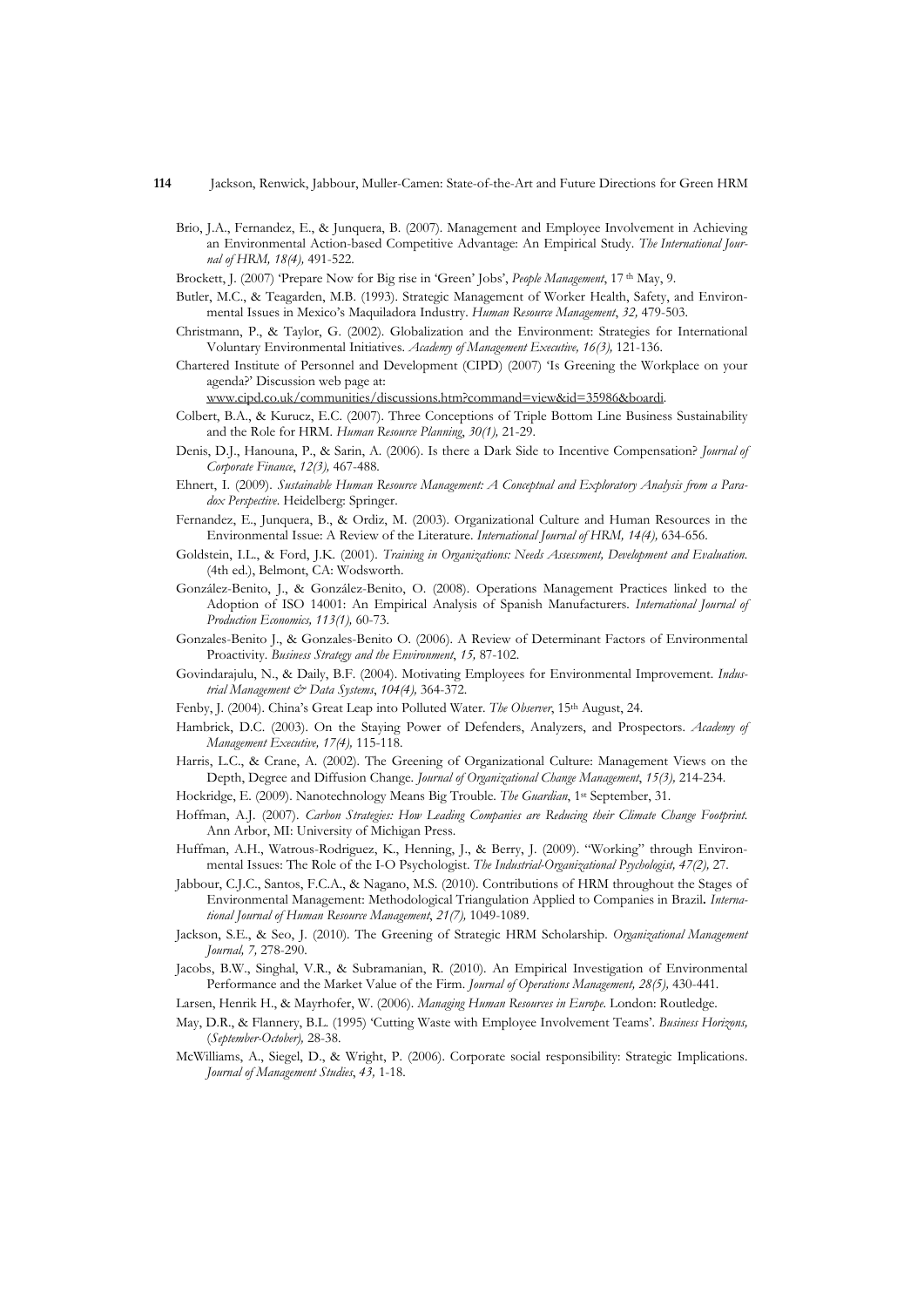Zeitschrift für Personalforschung, 25(2), 99-116 DOI 10.1688/1862-0000\_ZfP\_2011\_02\_Jackson **115**  German Journal of Research in Human Resource Management, 25(2)

- Miles, R.E., & Snow, C.C. (1984). Designing Strategic Human Resources Systems. *Organizational Dynamics*, *13(1),* 36-52.
- Milliman, J., & Clair, J. (1996) Best Environmental HRM Practices in the US. In W. Wehrmeyer (ed.), *Greening People. Human Resources and Environmental Management*. Sheffield: Greenleaf Publishing.
- Mirchandani, D., & Ikerd, J. (2008). Building and Maintaining Sustainable Organizations. *Organization Management Journal*, *5,* 40–51.
- Molina-Azorın, J.F., Claver-Cortes, E., Pereira-Moliner, J., & Tari, J.J. (2009). Environmental Practices and Firm Performance: An Empirical Analysis in the Spanish Hotel Industry. *Journal of Cleaner Production*, *17(5),* 516–524.
- Muller-Camen, M., Croucher, R., Flynn, M., & Schroder, H. (2011). National Institutions and Employers' Age Management Practices in Britain and Germany: 'Path Dependence' and Option Exploration. *Human Relations, 64(4),* 507-530.
- OECD, Martinez-Fernandez. C, Hinojosa C., & Miranda G. (2010). *Green Jobs and Skills: The Local Labour Market Implications of Addressing Climate Change*, 8 February 2010, working document, CFE/LEED, OECD, www.oecd.org/dataoecd/54/43/44683169.pdf?contentId=44683170.
- Pfeffer, J. (2010). Building Sustainable Organizations: The Human Factor*, Academy of Management Perspectives*, 24(1), 34-45.
- Phillips, L. (2007) Go Green to Gain the Edge over Rivals. *People Management,* 23rd August, 9.
- PRME. (2010). The 6 Principles for Responsible Management Education. Accessed online at http://www.unprme.org/the-6-principles/index.php, July 20, 2010.
- Pinsky, J., Kuss, M.J., & Hoffmann, V.H. (2010). On the Implementation of 'Global' Environmental Strategy: The Role of Absorptive Capacity. *International Business Review*, *19,* 160-177.
- Radkau, J. (2011). *Die Ära der Ökologie*. München: C.H. Beck.
- Ramus, C.A. (2002). Encouraging Innovative Environmental Actions: What Companies and Managers Must Do. *Journal of World Business, 37,* 151-164.
- Renwick, D., Redman, T., & Maguire, S. (2008). *Green HRM: A Review, Process Model, and Research Agenda*. University of Sheffield Working Paper.

http://www.sheffield.ac.uk/content/1/c6/08/70/89/2008-01.pdf

- Sanders, K., & Frenkel, S. (forthcoming). Comparative Perspectives on HR and Line Manager Relationships and their Effects on Employees. *International Journal of Human Resource Management* (Special Issue).
- Savitz, A., & Weber, K. (2006). *The Triple Bottom Line*. San Francisco: Jossey-Bass.
- Schuler, R.S., & Jackson, S.E. (1987). Linking competitive strategies with human resource management practices. *Academy of Management Executive*, *1(3),* 207-219.
- Schuler, R.S., Budhwar, P.S., & Florkowski, G.W. (2002). International Human Resource Management: Review and Critique. *International Journal of Management Reviews*, *4(1),* 41.
- Sharfman, M.P., & Fernando, C.S. (2008). Environmental risk management and the cost of capital. *Strategic Management Journal*, *29,* 569-592.
- Shrivastava, P. (1995). Environmental Technologies and Competitive Advantage. *Strategic Management Journal*, *16 (Special Issue, Summer),* 183-200.
- Shrivastava, P., & Berger, S. (2010). Sustainability Principles: A Review and Directions. *Organization Management Journal*, *7,* 246-261.
- Stringer, L. (2009). *The Green Workplace. Sustainable Strategies that Benefit Employees, the Environment, and the Bottom Line*. New York: Palgrave Macmillan.
- Tarique, I., & Schuler, R.S. (2010). Global Talent Management: Literature Review, Integrative Framework, and Suggestions for Further Research. *Journal of World Business, 45(2),* 122-133.
- Torres, R. (2008). The Social Impact of Policies to Address Climate Change: A Review of the Issues. *International Labour Review, 147,* 275-279.
- Van Velsor, E., & Quinn, L. (forthcoming). Leadership and Sustainability. In S. E. Jackson, D. Ones, & S. Dilchert (eds.), *Managing Human Resources for Environmental Sustainability.* San Francisco, CA: Jossey-Bass/Wiley.